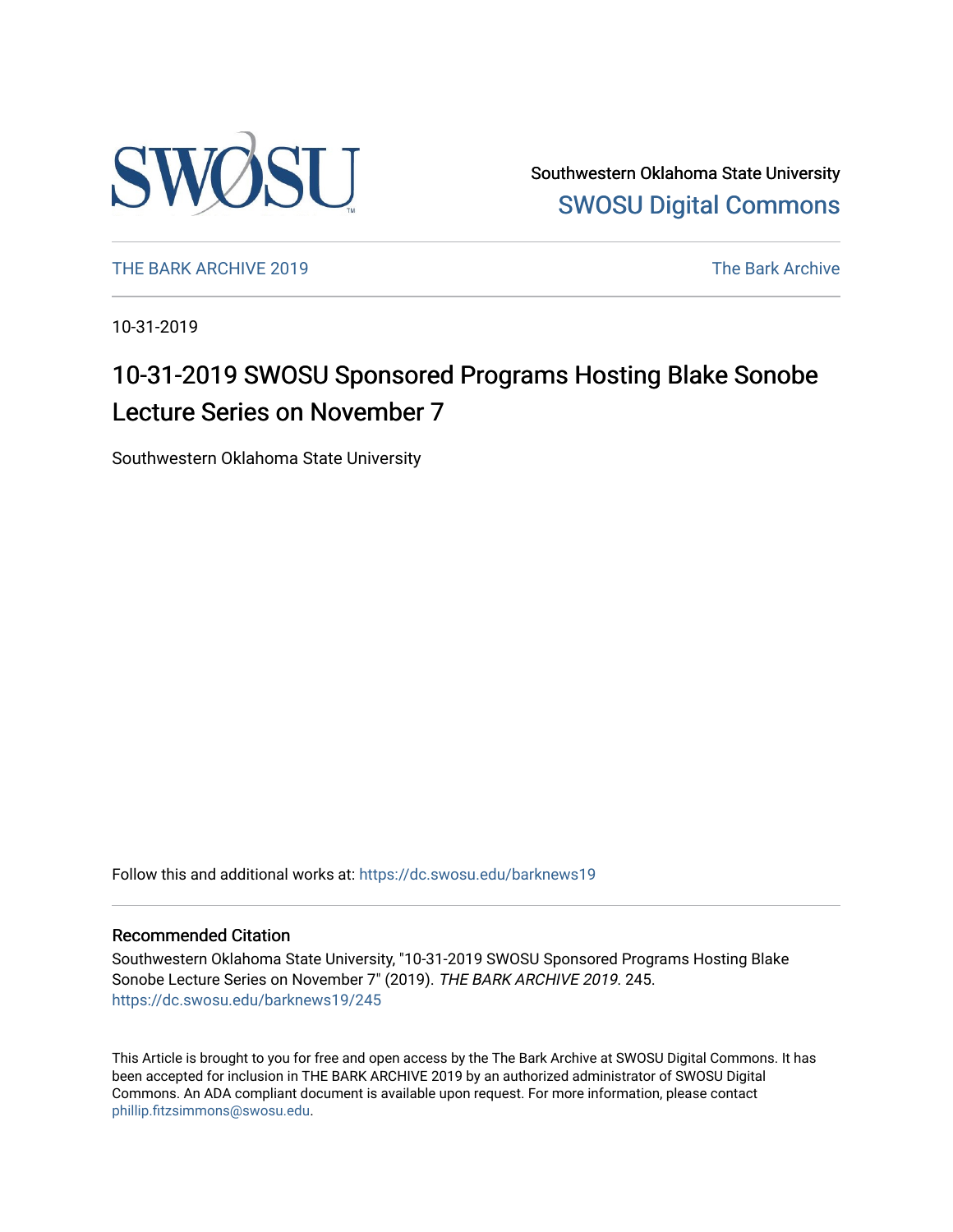

31 October, 2019

# **SWOSU Sponsored Programs Hosting Blake Sonobe Lecture Series on November 7**



Dr. Blake

and wife Janie Sonobe

"World Building in Modern Fantasy Literature" is the focus of the Dr. Blake Sonobe Lecture Series planned Thursday, November 7, on the Southwestern Oklahoma State University campus in Weatherford.

Dillon Martone and Dr. Denise Landrum-Geyer will speak at 6 p.m. in the Memorial Student Center East Ballroom. Admission is free, and there will be free pizza.

The pair will lead an interactive discussion that will explore common techniques applied to world building by modern fantasy writers, as well as methods to bring the fantasy genre into a more modern mold, avoiding tired tropes and problematic orcs.

Landrum-Geyer is an associate professor in the SWOSU Language & Literature Department, and Martone is a senior English student.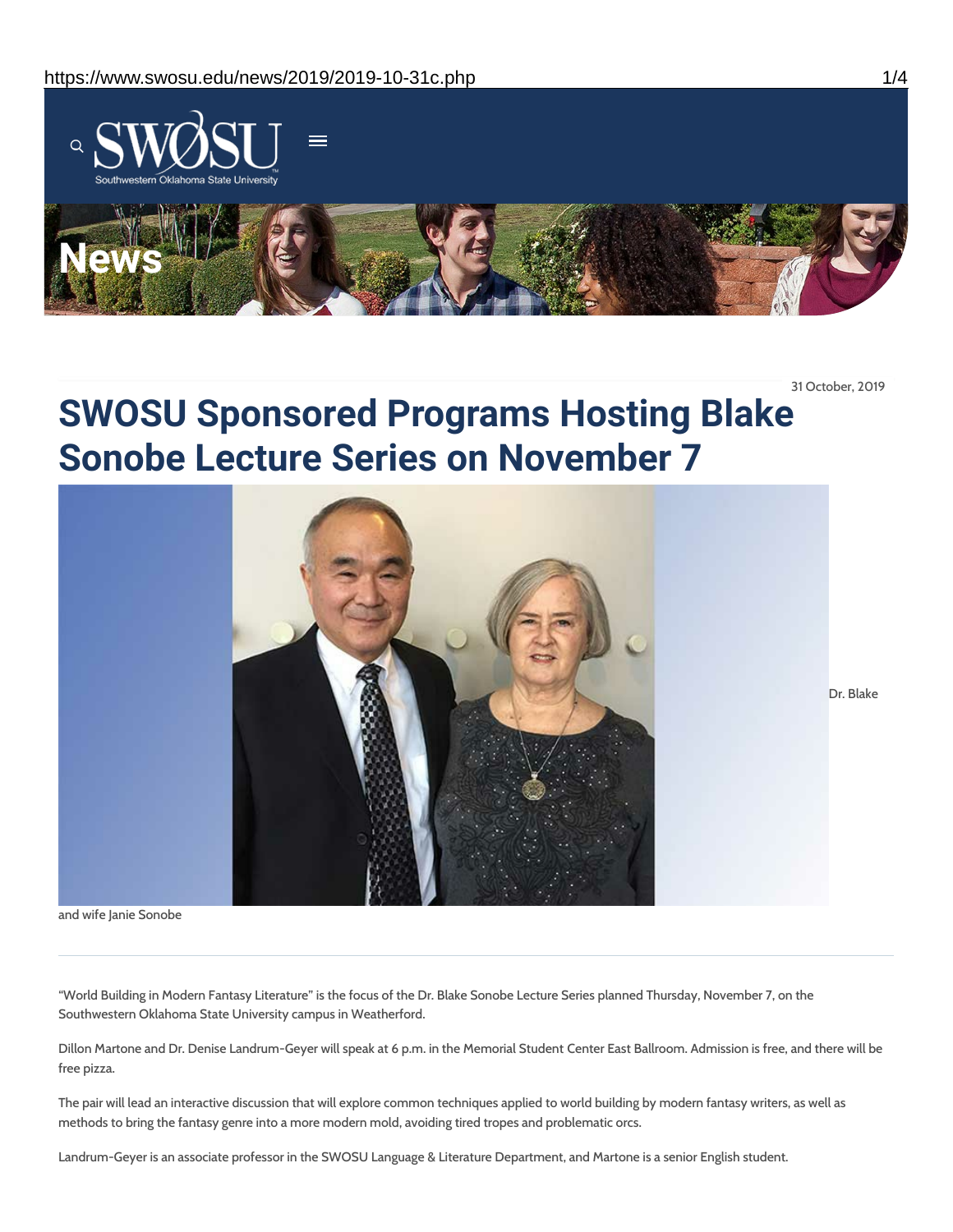### https://www.swosu.edu/news/2019/2019-10-31c.php 2/4

At the first session of the lecture series, the series' namesake, Dr. Blake Sonobe, shared his experiences as an undergraduate researcher during his time at the Air Force Academy. Sonobe is a former provost at SWOSU. The evening's featured speaker was Elisabeth Allbritton, an undergraduate researcher performing chemistry research under the mentorship of Dr. Tim Hubin, chair of the SWOSU Department of Chemistry and Physics. A senior from Tulsa, Albritton began her research career through Oklahoma-Louis Stokes Alliance for Minority Participation (OK-LSAMP), a program aimed at increasing the number of students from under-represented populations who receive degrees in Science, Technology, Engineering, and Mathematics (STEM) disciplines.

During her time at SWOSU, Allbritton has presented her research at multiple venues and, most recently, spent 12 weeks working alongside fellow researchers in France. Albritton said that her research has provided her with once-in-a-lifetime opportunities that would not have otherwise been possible if not for the support of her mentors at SWOSU.

The goal of the Blake Sonobe Lecture Series is that students and faculty come together to enjoy a meal and learn about what research looks like in various disciplines. All SWOSU students and faculty are invited to attend this fellowship of scholars. For more information or questions about the series, contact the Office of Sponsored Programs at osp@swosu.edu or call Jennifer Cook-Johns at 580-774-7012.

| Academics                | $\triangleright$ |
|--------------------------|------------------|
| Administration           | $\triangleright$ |
| Alumni and Foundation    | D                |
| Community                | D                |
| Events                   | $\triangleright$ |
| <b>Faculty and Staff</b> | $\triangleright$ |
| Miscellaneous            | D                |
| Sayre                    | D                |
| <b>Students</b>          | D                |
|                          |                  |

| <b>Archive Links</b> |   |
|----------------------|---|
| 2018                 | D |
| 2019                 | D |
| 2020                 | D |
| Archive              | D |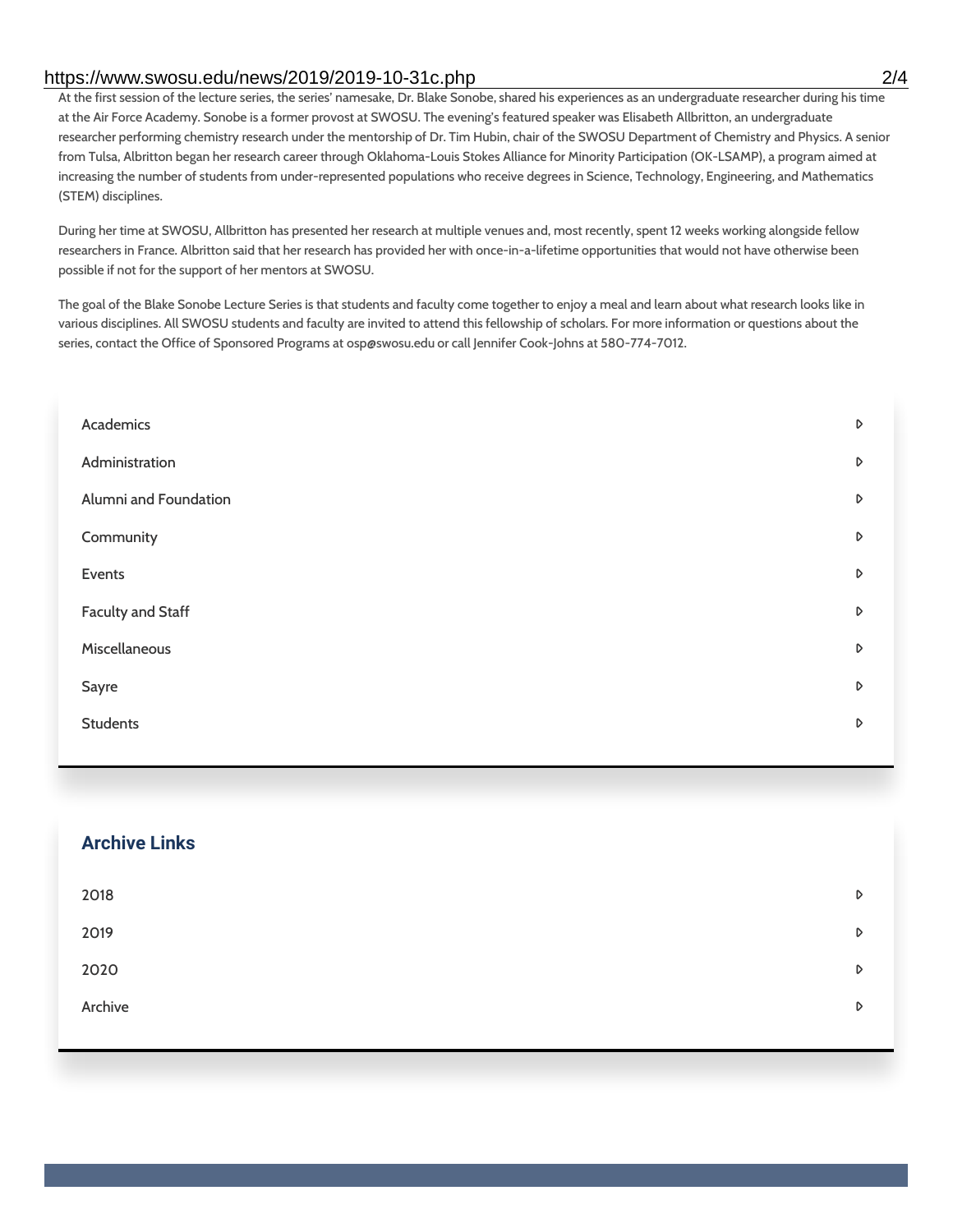### Weatherford Campus

100 Campus Drive Weatherford, OK 73096

### Sayre Campus

409 E Mississippi Ave Sayre, OK 73662

### Connect to Us

fyoth

Contact [Information](https://www.swosu.edu/about/contact.php)

[University/Facility](https://www.swosu.edu/about/operating-hours.php) Hours

[Campus](https://map.concept3d.com/?id=768#!ct/10964,10214,10213,10212,10205,10204,10203,10202,10136,10129,10128,0,31226,10130,10201,10641,0) Map

Give to [SWOSU](https://standingfirmly.com/donate)

Shop [SWOSU](https://shopswosu.merchorders.com/)



**[Directory](https://www.swosu.edu/directory/index.php)** 

[Calendar](https://eventpublisher.dudesolutions.com/swosu/)

[Apply](https://www.swosu.edu/admissions/apply-to-swosu.php)

[GoSWOSU](https://qlsso.quicklaunchsso.com/home/1267)

[Jobs@SWOSU](https://swosu.csod.com/ux/ats/careersite/1/home?c=swosu)